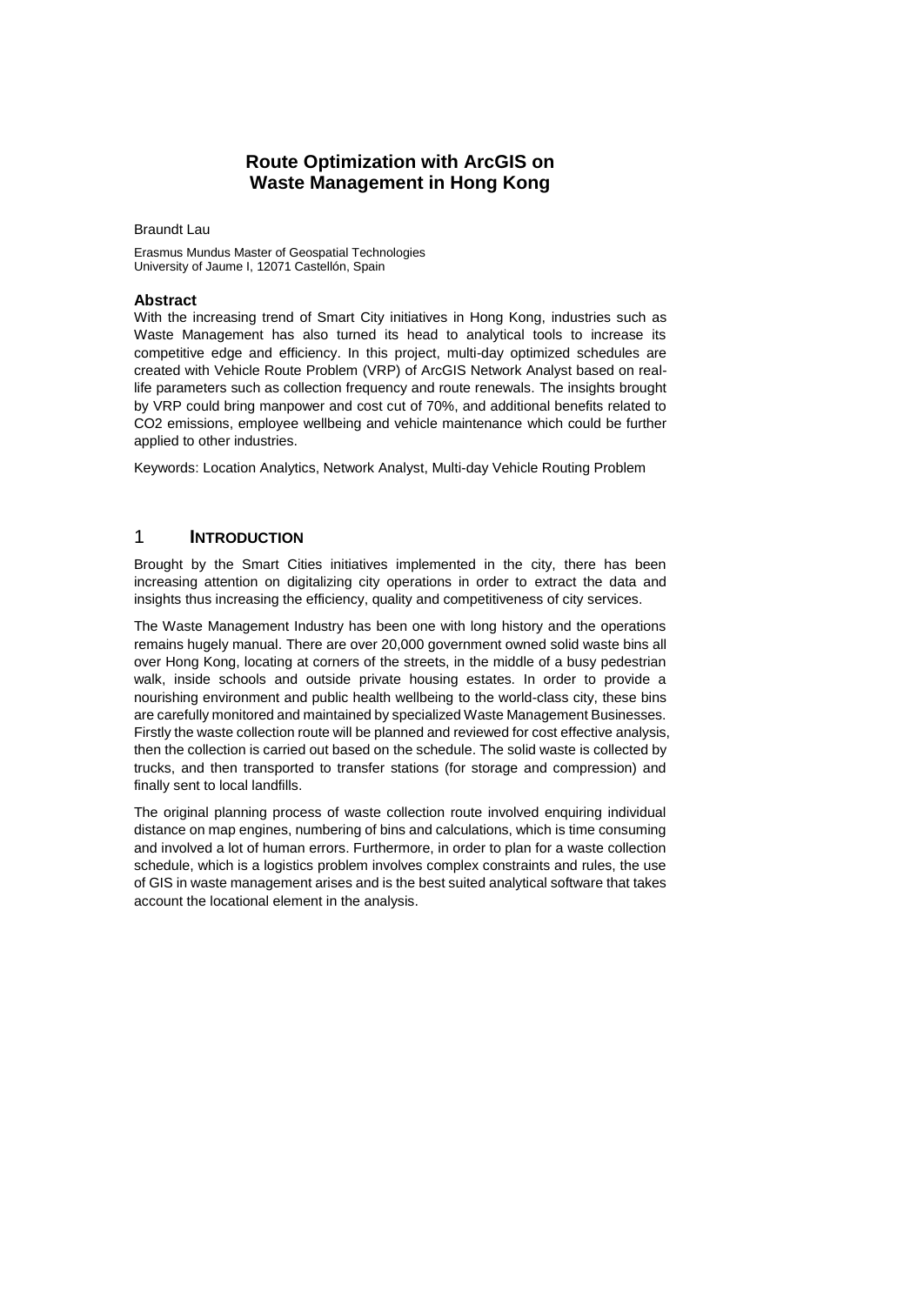## 2 **METHODOLOGY AND DATA**

In this project, the Vehicle Routing Problem (VRP) in ArcGIS Network Analyst was used. The VRP analysis is commonly used to find the best routes for a fleet of vehicles to service orders and minimize the overall cost. The analysis has the ability to incorporate Truck and Route specific parameters because numerous options are available, such as providing breaks for drivers, allowing route renewals for depot visits and matching capacities of trucks to pick-up quantities, etc. In particular, Specialties is the major parameter to determine the temporal feature i.e. day of week or month with is critical for this analysis.

The VRP is also a powerful tool to model road specific parameters with road datasets unique to Hong Kong. In Hong Kong, the Intelligent Road Network (IRN) includes traffic directions, turning restrictions at junctions, limits such as speed, height and weight, and other road traffic data. With these data a highly sophisticated road network could be built and modelled with high accuracy.

| <b>BinID</b>   | <b>Solid</b><br><b>Waste</b><br>(tonnes) | <b>Collection</b><br><b>Time</b><br>(mins) | <b>Collection</b><br><b>Frequency</b><br>(per week) | <b>Specialty</b>                | <b>Time</b><br><b>Start</b> | <b>Time</b><br><b>End</b> |
|----------------|------------------------------------------|--------------------------------------------|-----------------------------------------------------|---------------------------------|-----------------------------|---------------------------|
|                | 0.32                                     | 1.6                                        |                                                     | ΑIΙ                             | 6:00:00                     | 22:00:00                  |
| $\overline{2}$ | 0.54                                     | 2.7                                        | $\overline{2}$                                      | Mon-Thurs<br>Fri-Sun            | 18:00:00                    | 21:30:00                  |
| 3              | 2.02                                     | 10.1                                       | 3                                                   | Mon-Wed<br>Thurs-Fri<br>Sat-Sun | 6:00:00                     | 22:00:00                  |

## 3 **CASE STUDY AREA**

The data and business practice is based on the real situation of a waste management company of the city, it has a total number of 179 bins to manage every day in the selected region. As seen in Table 1, the collection frequency of bins varies from once a week, twice a week or three times per week which is influenced by historic solid waste weight. Furthermore, the bins are located at places which are only open to collection at a specific time of day, eg. Bin 2 only allows collection at night time.

In additional to the bin and vehicle parameters, a common waste collection mechanism which is transferring the collected waste to a central waste transfer station to empty the truck for the next operation is considered, which is modelled with the parameter Route Renewal.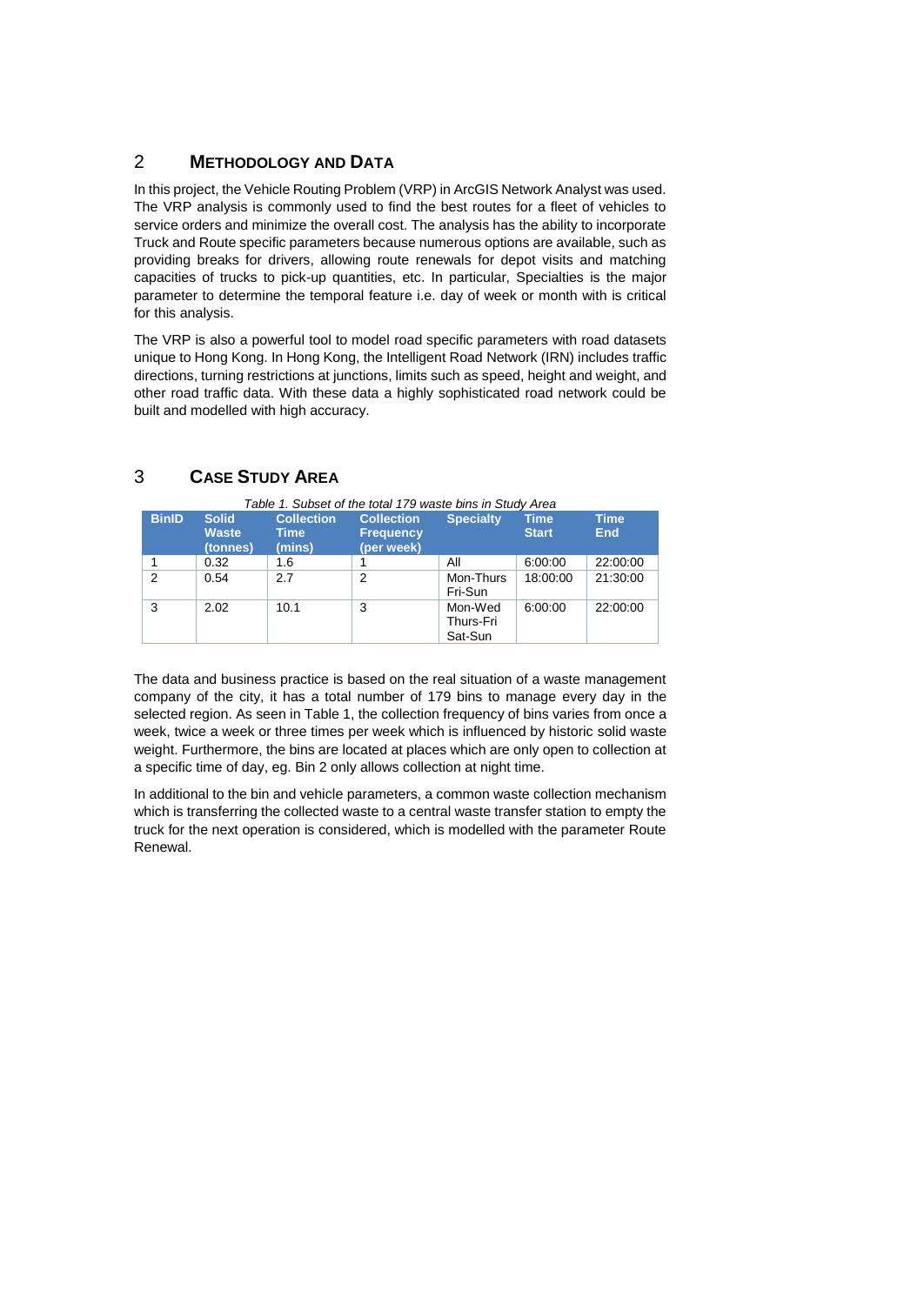## 4 **RESULTS AND DISCUSSION**

In a classic VRP, only simple parameters of a complex real-life logistics problem could be modelled, such as routing of a fleet on a single day. While in this project, since Specialty could be assigned for each route and order, the frequency of the specific bin is included in the calculation.

The geographic representation of the weekly scheduling is presented at Figure 1. It could be seen that orders of the same route are clustered, for example pink is at the north and yellow is at the south. Although errors in routing did occur, such as the results are routed to another district, it was caused by errors in the road network therefore was adjusted in the next attempt by adding Route Zones to the analysis.



| Routes:                        |               |                       |                        |                   |                     |                      |
|--------------------------------|---------------|-----------------------|------------------------|-------------------|---------------------|----------------------|
| ObjectID                       | Name          | <b>StartTime</b>      | EndTime                | <b>OrderCount</b> | <b>RenewalCount</b> | <b>TotalDistance</b> |
|                                | Mon-Day       | 10/11/2017 6:19:28 AM | 10/11/2017 3:13:51 PM  | 59                |                     | 135.398312           |
|                                | $2$ Thurs-Day | 10/11/2017 6:03:52 AM | 10/11/2017 2:59:40 PM  | 58                |                     | 131.802957           |
|                                | 3 Sat-Day     | 10/11/2017 6:00:00 AM | 10/11/2017 2:44:17 PM  | 63                |                     | 141.22516            |
|                                | 4 Wed-Day     | 10/11/2017 6:00:00 AM | 10/11/2017 1:52:25 PM  | 36                |                     | 120.402151           |
|                                | 6 Fri-Day     | 10/11/2017 7:54:11 AM | 10/11/2017 4:52:39 PM  | 60                |                     | 145.125449           |
|                                | 7 Tues-Day    | 10/11/2017 6:16:37 AM | 10/11/2017 12:00:00 PM | 16                |                     | 78.370821            |
|                                | 8 Sun-Day     | 10/11/2017 6:06:38 AM | 10/11/2017 3:04:43 PM  | 54                |                     | 133.655204           |
|                                | 9 Wed-Night   | 10/11/2017 6:32:07 PM | 10/11/2017 8:12:51 PM  | 17                | ٥                   | 29.392131            |
|                                | 10 Fri-Night  | 10/11/2017 6:32:50 PM | 10/11/2017 10:30:57 PM | 20                | 2                   | 72.406638            |
| Figure 1 Multi-day VRP Results |               |                       |                        |                   |                     |                      |

*Figure 1. Multi-day VRP Results*

Another refinement in the analysis was the large number of orders presented in one single route, eg. the Friday route where the driver had to work for 10 hours straight. Therefore the day could be split into 2 routes, specifying a day and a night route in order to service the orders which could only be serviced during the night.